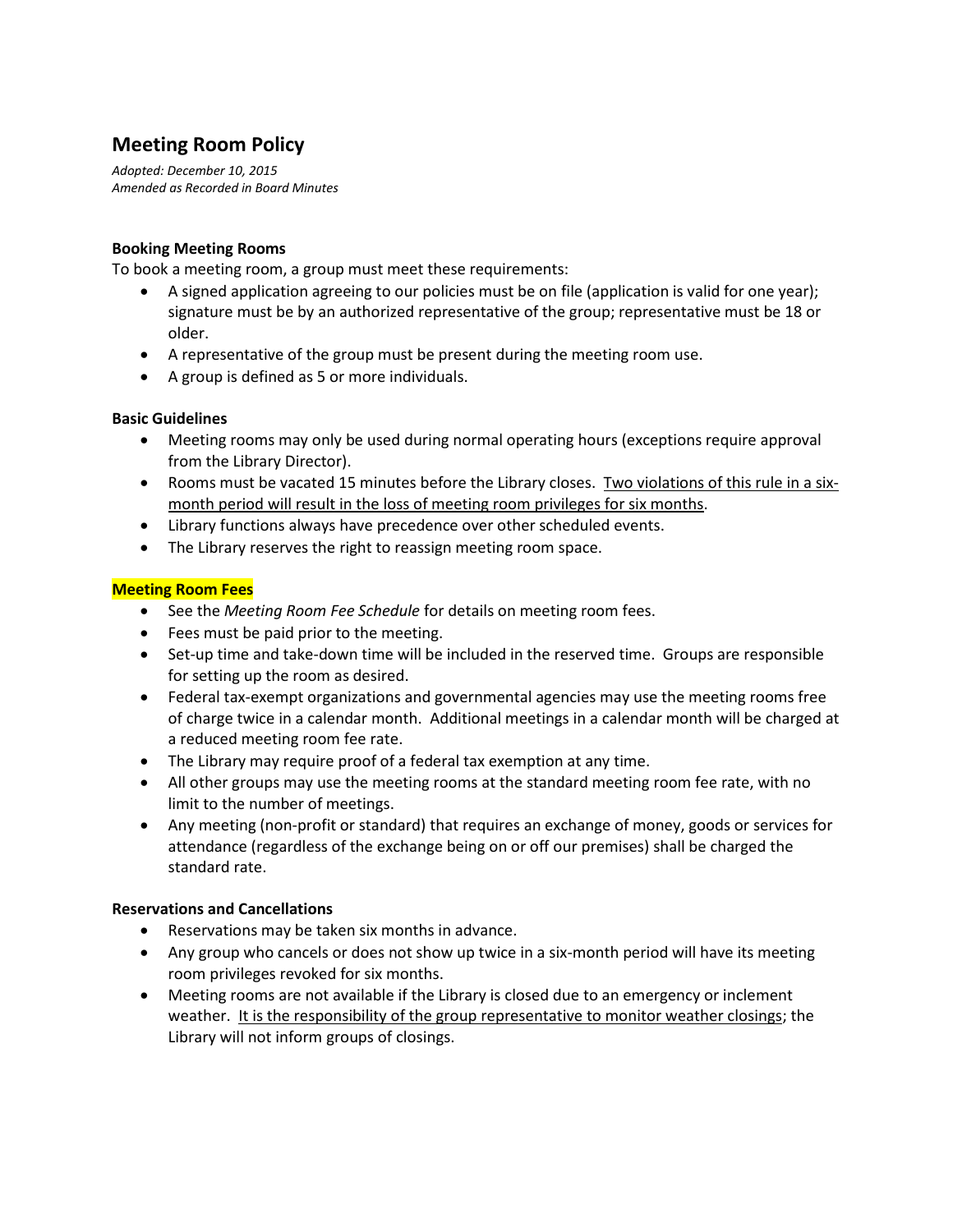## **Conduct**

 Members attending a meeting must adhere to the Patron Code of Conduct, the Computer Use Policy, and the Unattended and Disruptive Children Policy.

### **Equipment**

- Tables and other furniture should be left in a clean and orderly arrangement at the close of the meeting.
- No provisions can be made for the storage of any group's equipment except with the approval of the Director or Branch Manager; the Library assumes no responsibility for items left/stored on library premises.
- The Library does not provide any office services, supplies or equipment (including fax, telephone and computers).
- Library staff are not available for loading, unloading or carrying of the group's materials. This is the sole responsibility of each group.

#### **Refreshments and Supplies**

- Refreshments and non-alcoholic beverages may be served in the meeting rooms.
- Beverages containing red, purple or orange dye are prohibited.
- No liquid glue, paint, sand or glitter are allowed in the meeting rooms.
- A sink may be available for use.
- Groups must provide their own appliances, paper products, dishes, serving supplies and silverware.
- If a room requires library staff to clean up after a meeting, the group will be responsible for an excessive clean-up fee.

#### **Miscellaneous**

- The Library does not advocate or endorse the viewpoints of organizations using its meeting rooms; no group may imply library endorsement or sponsorship of events.
- Organizations publicizing speakers or meetings must identify themselves as the sponsoring organization in all advertisements.
- Meeting activities must be contained within the meeting room; groups are not permitted to advertise their services or products to library patrons.
- Vendors may sell their services or products in our library spaces when in partnership with library events or programs and permission has been granted by the Director.
- Groups are not permitted to affix any signs or materials on any doors, windows or walls.
- Per Indiana Fire Code, lighted candles are not permitted.
- The Library assumes no liability for any loss or damage that may result from use of the meeting room by the sponsoring group or attendees to a program.
- Each group using the meeting room takes full responsibility for any damages incurred resulting from its use. All damages will be charged to the group, and abuse of the facility will be cause for denying further usage to the group.
- Exceptions to these policies may be made by approval of the Library Director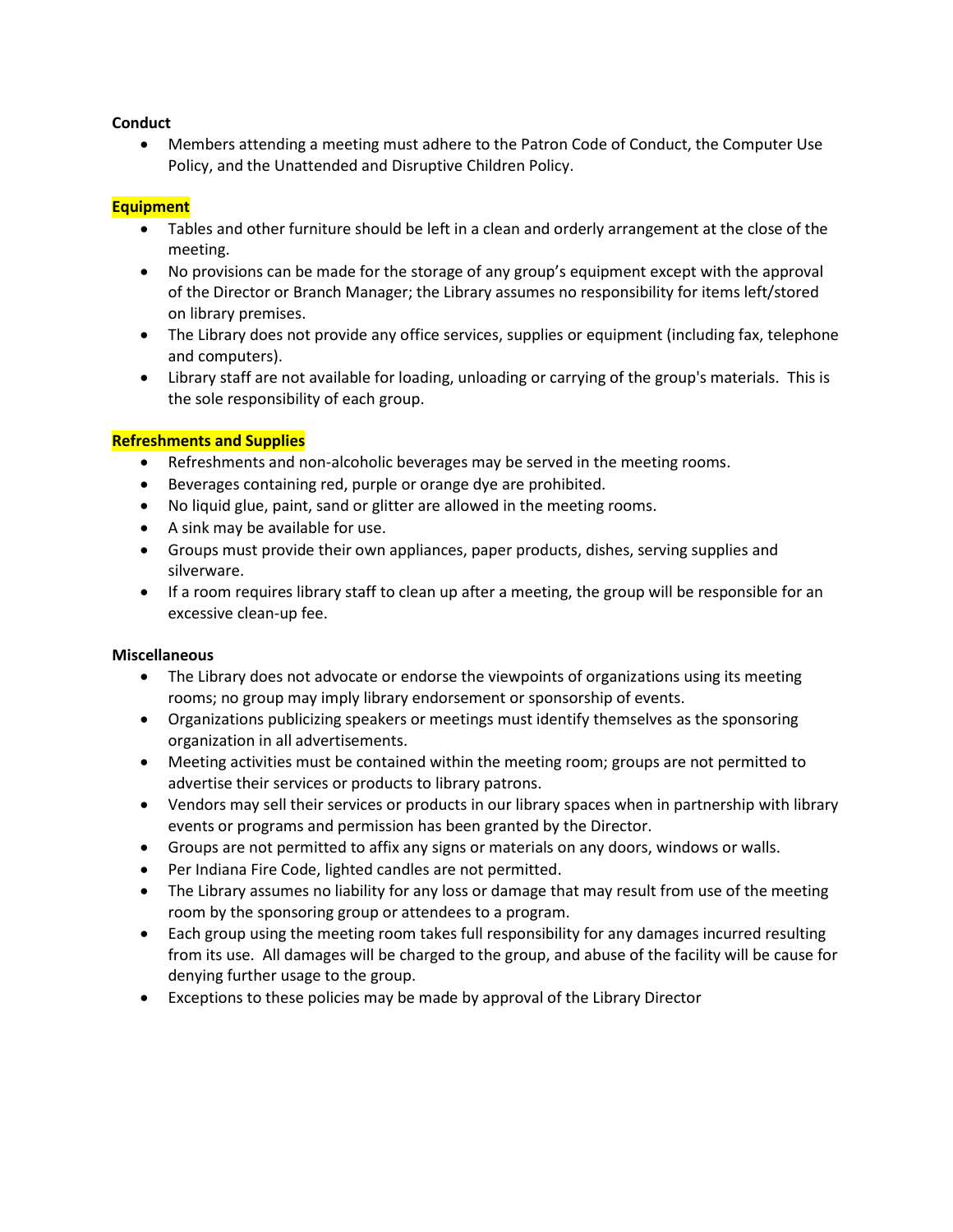# **Meeting Room Fee Schedule**

| <b>Meeting Room Rentals &amp; Fees Schedule</b>                                     |                                                                                                                                                                              |  |
|-------------------------------------------------------------------------------------|------------------------------------------------------------------------------------------------------------------------------------------------------------------------------|--|
| <b>Standard Fee Rate</b>                                                            | <b>Non-Profit Reduced Fee Rate</b>                                                                                                                                           |  |
| Personal events and parties<br><b>Business meetings</b><br>Personal interest groups | Federal tax-exempt organizations<br>Governmental agencies<br>$\bullet$<br>Indiana state sales tax will be due on any fees,<br>$\bullet$<br>unless IN Form ST-105 is on file. |  |
| <b>Excessive Clean-Up Fee:</b>                                                      | <b>Excessive Clean-Up Fee:</b>                                                                                                                                               |  |
| Only for rooms requiring unwarranted time or labor to<br>clean up                   | Only for rooms requiring unwarranted time or labor<br>to clean up                                                                                                            |  |
| \$25 + Indiana Sales Tax                                                            | \$25 Fee                                                                                                                                                                     |  |
| May result in loss of meeting room privileges for six<br>months                     | May result in loss of meeting room privileges for six<br>months                                                                                                              |  |

# **Mishawaka Location** 209 Lincolnway East Mishawaka, IN

|                                                                                                                           | <b>Standard Fee</b>                                            | <b>Reduced Fee for Non-Profit</b>                                                                |
|---------------------------------------------------------------------------------------------------------------------------|----------------------------------------------------------------|--------------------------------------------------------------------------------------------------|
| <b>Eisen Meeting Room</b><br>Capacity: 50<br>Round tables (10) seat 4-5<br>Built-in projection and sound system           | \$35 per hour $+$<br>Indiana Sales<br>Tax<br>2-hour<br>minimum | Two (2) free bookings per calendar month<br>Additional meetings are \$10 per hour 2-hour minimum |
| <b>Friends Meeting Room</b><br>Capacity: 12<br>Fixed boardroom table and chairs<br>Fixed monitor for projection           | \$20 per hour $+$<br>Indiana Sales<br>Tax                      | Two (2) free bookings per calendar month<br>Additional meetings are \$5 per hour                 |
| <b>Spencer Gallery</b><br>Capacity: 125<br>Chairs; tables for items are available<br>Built-in projection and sound system | \$35 per hour $+$<br>Indiana Sales<br>Tax<br>2-hour<br>minimum | Two (2) free bookings per calendar month<br>Additional meetings are \$10 per hour 2-hour minimum |